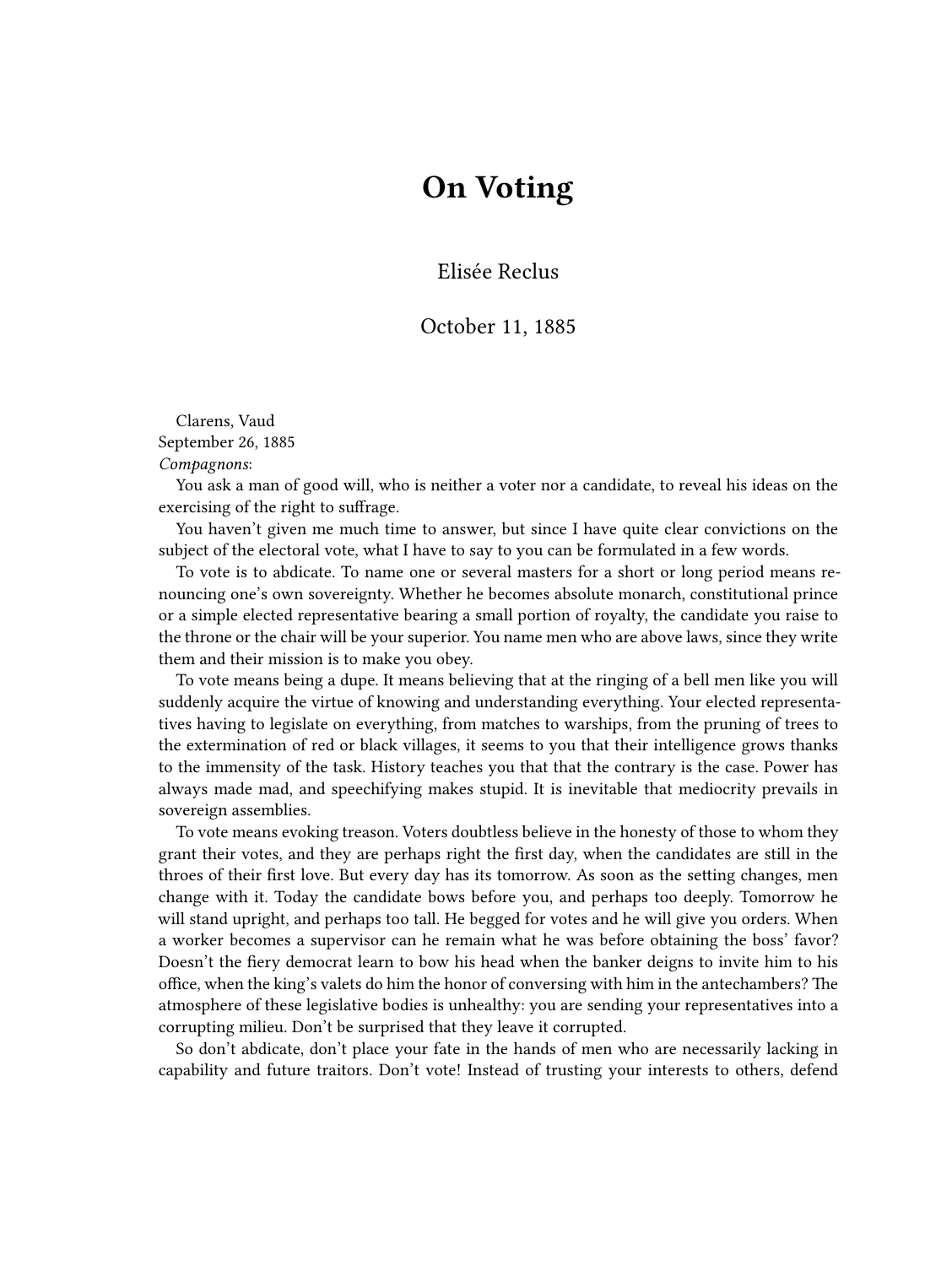them yourselves. Instead of hiring lawyers to propose a future mode of action, act! Occasions aren't lacking for men of good will. To place upon others the responsibility for one's own conduct means to be lacking in valor.

I salute you with all my heart, comrades. Elisée Reclus